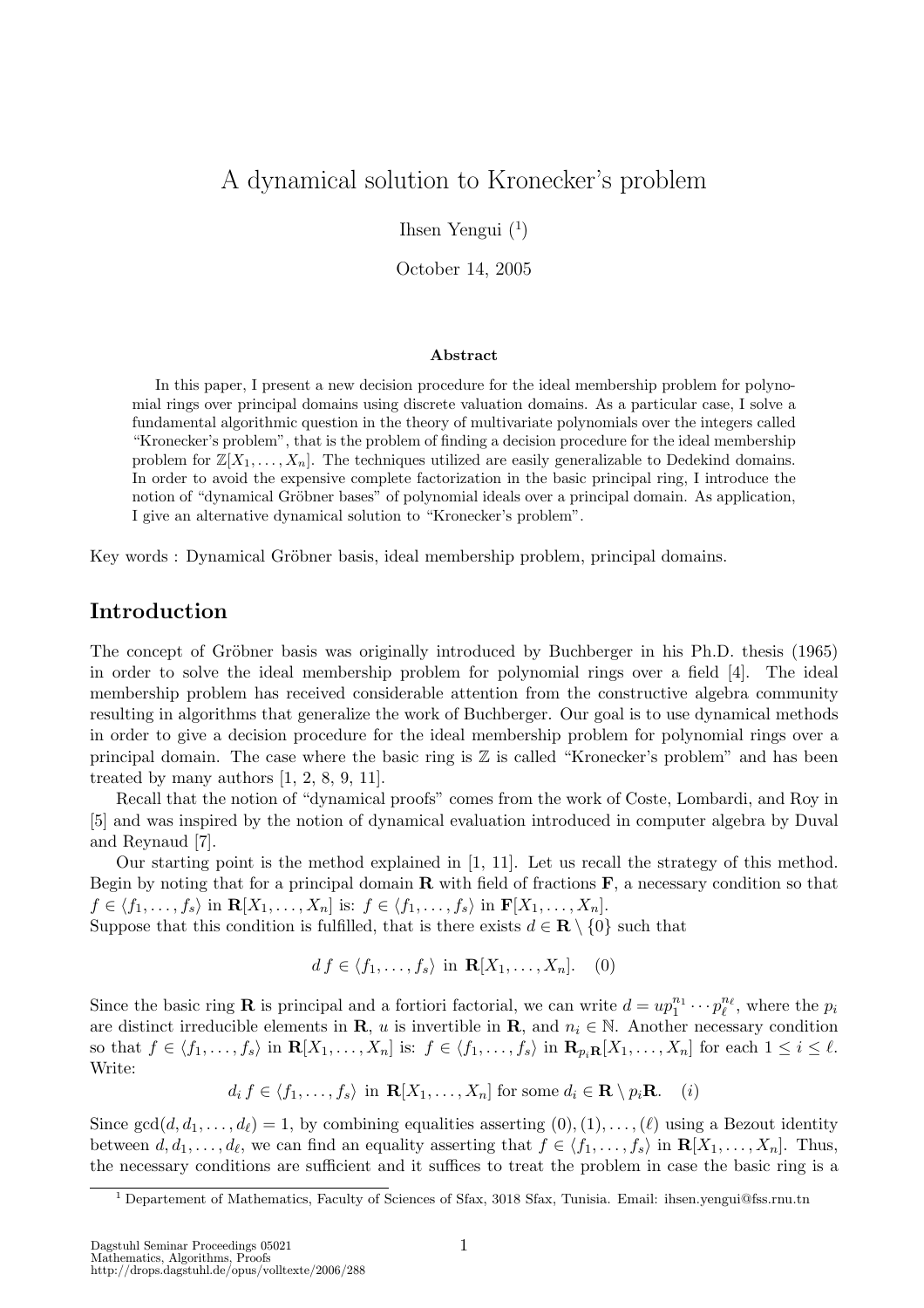discrete valuation domain. The notions of Gröbner basis and S-polynomials, originally introduced by Buchberger, have been adapted in [11] to discrete valuation domains.

This method raises the following question:

How to avoid the expensive problem of factorizing an element in a factorial domain into a finite product of irreducible elements ?

The fact that the method developed in [11] is based on gluing "local realizability" appeals to the use of dynamical methods and more precisely, as will be explained later in this paper, the use of a new notion of Gröbner basis, namely the notion of "dynamical Gröbner basis" [12]. Our goal is to mimic dynamically as much as we can the method used in [11]. A key fact is that for any two nonzero elements a and b in a principal domain **R**, writing  $a = (a \wedge b)a'$ ,  $b = (a \wedge b)b'$ , with  $a' \wedge b' = 1$ , then a divides b in  $\mathbf{R}_{a'}$  and b divides a in  $\mathbf{R}_{b'}$ , where for any nonzero  $x \in \mathbf{R}$ ,  $R_x$  denotes the localization of **R** at the multiplicative subset  $S_x$  generated by x. Moreover, note that the two multiplicative subsets  $S_{a'}$  and  $S_{b'}$  are comaximal, that is, for any  $x \in S_{a'}$  and  $y \in S_{b'}$ , the ideal  $\langle x, y \rangle$  contains 1. Of course, this precious fact will enable us to go back from the leaves to the root of the evaluation tree produced by our dynamical method. In other words, this will make the gluing of "local realizability" possible.

The undefined terminology is standard as in [6] and [10].

## 1 Gröbner basis over a valuation domain

**Definitions 1.** Let **R** be a ring,  $f =$  $\overline{ }$  $_{\alpha} a_{\alpha} X^{\alpha}$  a nonzero polynomial in  $\mathbf{R}[X_1,\ldots,X_n]$ , E a non empty subset of  $\mathbf{R}[X_1, \ldots, X_n]$ , and  $>$  a monomial order.

- (i) The  $X^{\alpha}$  (resp. the  $a_{\alpha}X^{\alpha}$ ) are called the monomials (resp. the terms) of f.
- (ii) The multidegree of f is mdeg(f) :=  $\max{\alpha \in \mathbb{N}^n : a_{\alpha} \neq 0}$ .
- (iii) The leading coefficient of f is  $LC(f) := a_{\text{mdeg}(f)} \in \mathbb{R}$ .
- (iv) The leading monomial of f is  $LM(f) := X^{m \deg(f)}$ .
- (v) The leading term of f is  $LT(f) := LC(f) LM(f)$ .
- (vi)  $LT(E) := \{LT(g), g \in E\}.$
- (vii)  $\langle \mathrm{LT}(E)\rangle := \langle \mathrm{LT}(g), g \in E\rangle$  (ideal of  $\mathbf{R}[X_1, \ldots, X_n]$ ).

**Definitions 2.** Let **R** be a valuation domain,  $f, g \in \mathbb{R}[X_1, \ldots, X_n] \setminus \{0\}, I = \langle f_1, \ldots, f_s \rangle$  a nonzero finitely generated ideal of  $\mathbf{R}[X_1, \ldots, X_n]$ , and  $>$  a monomial order.

(i) If  $\text{mdeg}(f) = \alpha$  and  $\text{mdeg}(g) = \beta$  then let  $\gamma = (\gamma_1, \dots, \gamma_n)$ , where  $\gamma_i = \max(\alpha_i, \beta_i)$  for each i. The S-polynomial of  $f$  and  $g$  is the combination:

$$
S(f,g) = \frac{X^{\gamma}}{\text{LM}(f)} f - \frac{\text{LC}(f)}{\text{LC}(g)} \frac{X^{\gamma}}{\text{LM}(g)} g \quad \text{if} \quad \text{LC}(g) \quad \text{divides} \quad \text{LC}(f).
$$
\n
$$
S(f,g) = \frac{\text{LC}(g)}{\text{LC}(f)} \frac{X^{\gamma}}{\text{LM}(f)} f - \frac{X^{\gamma}}{\text{LM}(g)} g \quad \text{if} \quad \text{LC}(f) \quad \text{divides} \quad \text{LC}(g) \text{ and} \quad \text{LC}(g) \quad \text{does not divide} \quad \text{LC}(f).
$$
\n
$$
\text{(ii)} \ G = \{f_1, \ldots, f_s\} \text{ is said to be a Gr\"obner basis for } I \text{ if } \langle \text{LT}(I) \rangle = \langle \text{LT}(f_1), \ldots, \text{LT}(f_s) \rangle.
$$

(iii) As in the classical division algorithm in  $F[X_1, \ldots, X_n]$  (**F** field) (see [6], page 61), for each polynomials  $h, h_1, \ldots, h_m \in \mathbf{R}[X_1, \ldots, X_n]$ , there exist  $q_1, \ldots, q_m, r \in \mathbf{R}[X_1, \ldots, X_n]$  such that

$$
h = q_1 h_1 + \dots + q_m h_m + r,
$$

where either  $r = 0$  or r is a sum of terms none of which is divisible by any of  $LT(h_1), \ldots, LT(h_m)$ . The polynomial r is called a remainder of h on division by  $H = \{h_1, \ldots, h_m\}$  and denoted  $r = \overline{h}^H$ .

**Lemma 1.** Let **R** be a valuation domain and  $I = \langle a_{\alpha} X^{\alpha}, \alpha \in A \rangle$  an ideal of  $\mathbf{R}[X_1, \ldots, X_n]$  generated by a collection of terms. Then a term  $bX^{\beta}$  lies in I if and only if  $X^{\beta}$  is divisible by  $X^{\alpha}$  and b is divisible by  $a_{\alpha}$  for some  $\alpha \in A$ .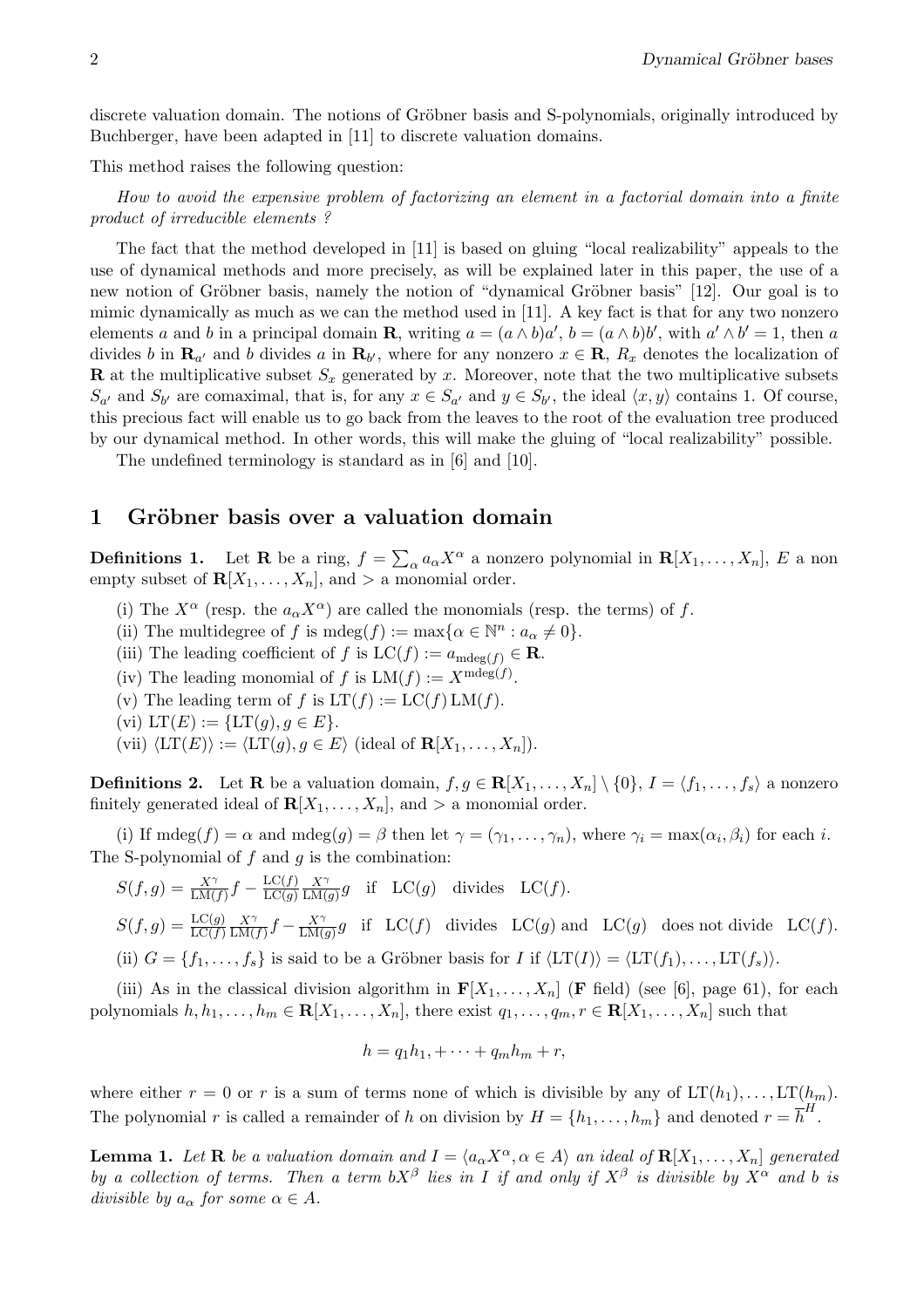Lemma 2 (Dickson's Lemma for discrete valuation domains). Let R be a discrete valuation domain and  $I = \langle a_{\alpha} X^{\alpha}, \alpha \in A \rangle$  an ideal of  $\mathbf{R}[X_1, \ldots, X_n]$  generated by a collection of terms. Then there exist  $\alpha_1, \ldots, \alpha_s \in A$  such that  $I = \langle a_{\alpha_1} X^{\alpha_1}, \ldots, a_{\alpha_s} X^{\alpha_s} \rangle$ .

Using Lemma 1 and Lemma 2, we generalize some classical results about the existence of Gröbner basis for ideals in polynomial rings over discrete valuations domains.

**Theorem 1.** Let **R** be a discrete valuation domain, I a nonzero ideal of  $\mathbf{R}[X_1, \ldots, X_n]$ , and fix a monomial order >. Then, I has a Gröbner basis G, and for each  $f \in \mathbf{R}[X_1, \ldots, X_n]$ ,  $f \in I$  if and only if the remainder on division of f by G is zero.

The following lemma will be of big utility since it is the missing key for the characterization of Gröbner bases by means of S-polynomials (see [6], page 82).

**Lemma 3.** Let **R** be a valuation domain,  $>$  a monomial order, and  $f_1, \ldots, f_s \in \mathbb{R}[X_1, \ldots, X_n]$ **Example 16.** Let  $\mathbf{R}$  be a valuation domain,  $>$  a monomial order, and  $f_1, \ldots, f_s \in \mathbf{R}$ ,  $A_1, \ldots, A_n$  such that  $\text{mdeg}(f_i) = \gamma$  for each  $1 \leq i \leq s$ . If  $\text{mdeg}(\sum_{i=1}^s a_i f_i) < \gamma$  for some  $a_1, \ldots, a_s \in \mathbf{R}$ , the  $s_{i=1}^s a_i f_i$  is a linear combination with coefficients in **R** of the S-polynomials  $S(f_i, f_j)$  for  $1 \leq i, j \leq s$ . Furthermore, each  $S(f_i, f_j)$  has multidegree  $\langle \gamma \rangle$ .

**Theorem 2.** Let **R** be a valuation domain,  $I = \langle g_1, \ldots, g_s \rangle$  an ideal of  $\mathbb{R}[X_1, \ldots, X_n]$ , and fix a monomial order >. Then,  $G = \{g_1, \ldots, g_s\}$  is a Gröbner basis for I if and only if for all pairs  $i \neq j$ , the remainder on division of  $S(g_i, g_j)$  by G is zero.

Buchberger's Algorithm for discrete valuation domains. Let R be a discrete valuation domain,  $I = \langle g_1, \ldots, g_s \rangle$  a nonzero ideal of  $\mathbf{R}[X_1, \ldots, X_n]$ , and fix a monomial order >. Then, a Gröbner basis for I can be computed in a finite number of steps by the following algorithm:

Input:  $g_1, \ldots, g_s$ Output: a Gröbner basis G for  $\langle g_1, \ldots, g_s \rangle$  with  $\{g_1, \ldots, g_s\} \subset G$  $G := \{g_1, \ldots, g_s\}$ REPEAT  $G' := G$ For each pair  $f \neq g$  in  $G'$  DO  $S := \overline{S(f,g)}^{G'}$ If  $S \neq 0$  THEN  $G := G' \cup \{S\}$ UNTIL  $G = G'$ 

A natural question arising is :

For a valuation domain  $\mathbf{R}$ , is it always possible to compute a Gröbner basis for each finitely generated nonzero ideal of  $\mathbf{R}[X_1, \ldots, X_n]$  by Buchberger's Algorithm in a finite number of steps ?

In fact, for a discrete valuation domain, what makes Buchberger's Algorithm work in a finite number of steps is the fact that the totally ordered group ( $=\mathbb{Z}$ ) corresponding to this valuation is well-ordered (note that, conversely, a well-ordered group is isomorphic to  $\mathbb{Z}$ ). Unfortunately, if the totally ordered group corresponding to the valuation is not archimedian, Buchberger's Algorithm does not always work in a finite number of steps as can be seen by the following example.

**Example 1.** Let V be a valuation domain with a corresponding valuation v and group G. Suppose that G is not archimedian, that is there exist  $a, b \in V$  such that:

 $v(a) > 0$ , and  $\forall n \in \mathbb{N}^*, v(b) > n v(a)$ .

Denote by I the ideal of  $V[X]$  generated by  $g_1 = aX + 1$  and  $g_2 = b$ .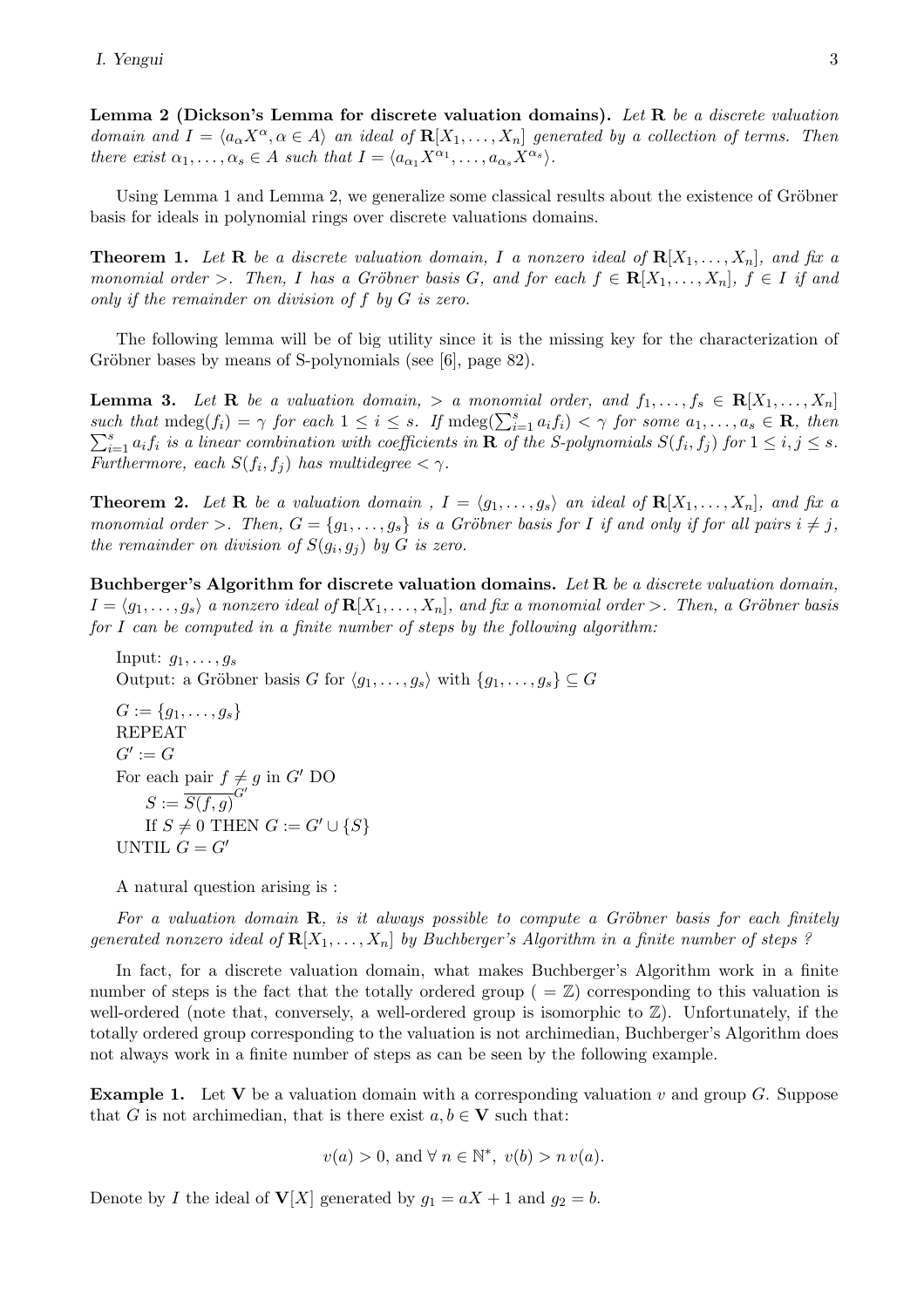Since  $S(g_1, g_2) = \left(\frac{b}{a}\right)g_1 - Xg_2 = \frac{b}{a}$  $\frac{b}{a}$  and  $\frac{b}{a}$  is not divisible by b, then one must add  $g_3 = \frac{b}{a}$  when executing Buchberger's Algorithm .

In the same way,  $S(g_1, g_3) = (\frac{b}{a^2})g_1 - Xg_3 = \frac{b}{a^2}$  $\frac{b}{a^2}$  and  $\frac{b}{a^2}$  is not divisible by b nor by  $\frac{b}{a}$ . Thus, one must add  $g_4 = \frac{b}{a^2}$  $\frac{b}{a^2}$ , and so on, we observe that Buchberger's Algorithm does not terminate.

Taking the particular case  $G = \mathbb{Z} \times \mathbb{Z}$  equipped with the lexicographic order,  $a = (0, 1)$ , and  $b = (1, 0)$ . We can prove  $\langle \text{LT}(I) \rangle$  is not finitely generated despite that I is finitely generated and that clearly  $\langle \text{LC}(I) \rangle = \langle a \rangle$  (there is no such example in the literature).

As a consequence of this example, keeping the notations above, we know that a necessary condition so that Buchberger's Algorithm terminates is that the group  $G$  is archimedian (this is in fact equivalent to dim  $V \leq 1$ , see for example Proposition 8 page 116 in [3]). Moreover, we already know that a sufficient condition is that G is well-ordered (this is in fact equivalent to that  $V$  is a discrete valuation domain). This encourages us to set the following three conjectures :

**Conjecture 1.** Let V be a valuation domain with corresponding valuation group  $G$ ,  $n \in \mathbb{N}^*$ , and fix a monomial order  $> in \mathbf{V}[X_1, \ldots, X_n]$ . Then the following assertions are equivalent:

 $(i)$  It is always possible to compute a Gröbner basis for each finitely generated nonzero ideal of  ${\bf V}[X_1,\ldots,X_n]$  by the generalized version of Buchberger's Algorithm for valuation domains in a finite number of steps.

(ii) G is archimedian ( $\Leftrightarrow$  dim  $V \le 1$ ).

**Conjecture 2.** Let V be a valuation domain (Prüfer domain) with a corresponding valuation group  $G$ ,  $n \in \mathbb{N}^*$ , and fix a monomial order  $> in$   ${\bf V}[X_1,\ldots,X_n]$ . Then the following assertions are equivalent:

(ii) dim  $V \leq 1 \Leftrightarrow G$  is archimedian ). (iii) For each finitely generated ideal I of  $\mathbf{V}[X_1,\ldots,X_n]$ , the ideal  $\{\mathrm{LT}(f), f \in I\}$  of  $\mathbf{V}[X_1,\ldots,X_n]$ is finitely generated.

**Conjecture 3.** Let V be a valuation domain (Prüfer domain),  $n \in \mathbb{N}^*$ , and fix a monomial order > in  $\mathbf{V}[X_1,\ldots,X_n]$ . Then for each finitely generated ideal I of  $\mathbf{V}[X_1,\ldots,X_n]$ , the ideal  $\{\mathbf{LC}(f), f \in I\}$ of  $V$  is finitely generated.

# 2 The ideal membership problem and Gröbner basis over a principal domain

## 2.1 The ideal membership problem over a principal domain

As explained in the introduction, if  $\bf{R}$  is a principal domain with field of fractions  $\bf{F}$ , to answer the question Q:

 $f \in ? \langle f_1, \ldots, f_s \rangle$  in  $\mathbf{R}[X_1, \ldots, X_n]$ ,

one should first answer the question  $\mathbf{Q}_0$ :

$$
f \in ? \langle f_1, \ldots, f_s \rangle
$$
 in  $\mathbf{F}[X_1, \ldots, X_n].$ 

If the answer to  $\mathbf{Q}_0$  is negative then so is the answer to  $\mathbf{Q}$ . If positive, there exists  $d \in \mathbf{R} \setminus \{0\}$  such that

$$
df \in \langle f_1, \dots, f_s \rangle \text{ in } \mathbf{R}[X_1, \dots, X_n]. \quad (0)
$$

Since the basic ring is principal and a fortiori factorial, we can write  $d = up_1^{n_1} \cdots p_\ell^{n_\ell}$ , where the  $p_i$  are distinct irreducible elements in **R**, u is invertible in **R**, and  $n_i \in \mathbb{N}$ . The answer to the question **Q** is positive if and only if for all  $1 \leq i \leq \ell$ , the answer to the question  $\mathbf{Q}_{p_i}$ :

$$
f \in ? \langle f_1, \ldots, f_s \rangle
$$
 in  $\mathbf{R}_{p_i} \mathbf{R}[X_1, \ldots, X_n],$ 

is positive.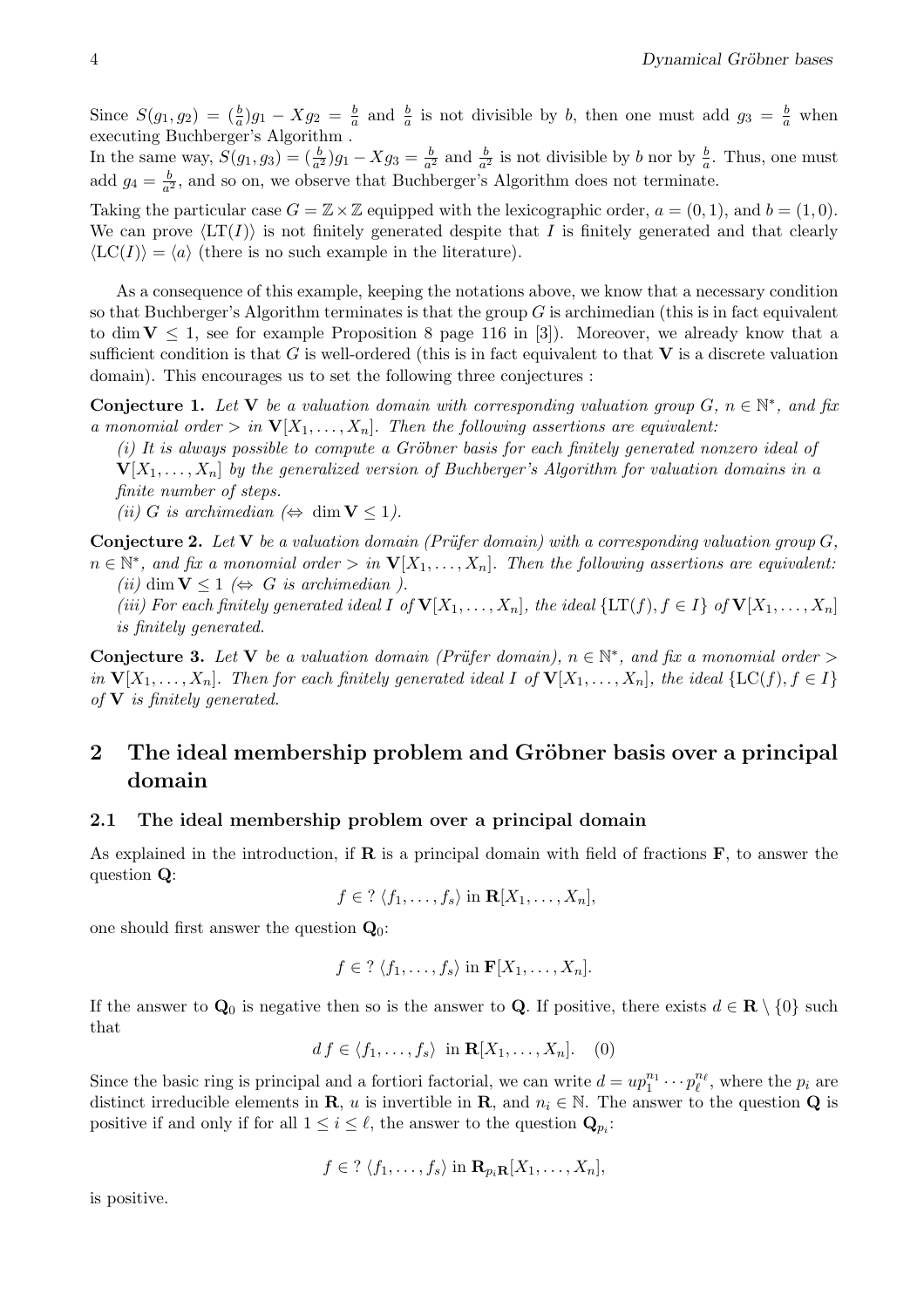In case of positive answers, for each  $1 \leq i \leq \ell$ , write:

$$
d_i f \in \langle f_1, \dots, f_s \rangle \text{ in } \mathbf{R}[X_1, \dots, X_n] \text{ for some } d_i \in \mathbf{R} \setminus p_i \mathbf{R}. \quad (i)
$$

Since  $gcd(d, d_1, \ldots, d_\ell) = 1$ , by combining equalities asserting  $(0), (1), \ldots, (\ell)$  using a Bezout identity between  $d, d_1, \ldots, d_\ell$ , we can find an equality asserting that  $f \in \langle f_1, \ldots, f_s \rangle$  in  $\mathbf{R}[X_1, \ldots, X_n]$ .

As a conclusion, solving the ideal membership problem Q amounts to the resolution of a finite number of ideal membership problems  $Q_0, Q_{p_1}, \ldots, Q_{p_\ell}$  over localizations of the basic ring R.

## 2.2 What is a Gröbner basis over a principal domain?

Let **R** be a principal domain with field of fractions **F**, and  $I = \langle f_1, \ldots, f_s \rangle$  an ideal of  $\mathbf{R}[X_1, \ldots, X_n]$ . We have seen that the first step to solve the ideal membership problem over  $\mathbf{R}[X_1, \ldots, X_n]$  is to solve it over  $\mathbf{F}[X_1,\ldots,X_n].$ 

Let  $G_0 = \{g_1, \ldots, g_m\}$  be a Gröbner basis for  $\langle f_1, \ldots, f_s \rangle$  in  $\mathbf{F}[X_1, \ldots, X_n]$ . For each  $1 \leq j \leq m$ , write  $g_j = \frac{h_j}{c}$  $\frac{h_j}{c}$  and  $LC(g_j) = \frac{c_j}{c}$ , where  $c, c_j \in \mathbf{R} \setminus \{0\}$  and  $h_j \in \mathbf{R}[X_1, \ldots, X_n]$ . Denoting by  $p_1, \ldots, p_\ell$ the distinct irreducible elements in **R** dividing one of  $c, c_1, \ldots, c_m$ , it is easy to see  $p_1, \ldots, p_\ell$  are the only irreducible elements in  **that may appear as factors of the denominators of the quotients of the** division of a polynomial in  $\mathbf{R}[X_1,\ldots,X_n]$  by  $G_0$ . Let  $G_{p_1},\ldots,G_{p_\ell}$  be Gröbner bases for  $\langle f_1,\ldots,f_s\rangle$ respectively in  $\mathbf{R}_{p_i}$ **R** $[X_1, \ldots, X_n]$ ,  $1 \leq i \leq \ell$ , as explained in the first section. From the survey made previously, it is natural to suggest that the finite set  $G = \{G_0, G_{p_1}, \ldots, G_{p_\ell}\}\$  will be called a Gröbner basis for  $I = \langle f_1, \ldots, f_s \rangle$  in  $\mathbf{R}[X_1, \ldots, X_n]$ . An element  $f \in \mathbf{R}[X_1, \ldots, X_n]$  belongs to I if and only if all the remainders  $r_0, r_1, \ldots, r_\ell$  on division of f respectively by  $G_0, G_{p_1}, \ldots, G_{p_\ell}$  are zero (the set  $r = \{r_0, r_1, \ldots, r_\ell\}$  will be called the remainder on division of f by G).

#### 2.3 An example

Example 2. This example illustrates the simplicity of our method. Let consider the ideal membership problem

$$
f = 5X^3Y + 2X^2 + 3XY^2 + 4Y - 7 \in ? \ \langle f_1 = 3XY + 4, f_2 = 2X^2 + 3 \rangle \text{ in } \mathbb{Z}[X, Y].
$$

Let fix the lexicographic order as monomial order with  $X > Y$ . By executing Buchberger's Algorithm in  $\mathbb{Q}[X,Y]$ ,  $G_0 = \{f_1, f_2, \frac{4}{3}X - \frac{3}{2}\}$  $\frac{3}{2}Y, \frac{9}{8}Y^2 + \frac{4}{3}$  $\frac{4}{3}$  is a Gröbner basis for  $\langle f_1, f_2 \rangle$ . The response to the ideal membership problem in  $\mathbb{Q}[X, Y]$  is positive. One obtains:

$$
f = (\frac{5}{3}X^2 + Y)f_1 - \frac{7}{3}f_2.
$$

By clearing the denominators, one gets:

$$
3f = (5X^2 + 3Y)f_1 - 7f_2.
$$
 (1)

It remains only to execute Buchberger's Algorithm in  $\mathbb{Z}_{(3)}[X, Y]$  as explained in this paper. One obtains  $G_3 = \{f_1, f_2, 4X - \frac{9}{2}\}$  $\frac{9}{2}Y, \frac{27}{8}Y^2 + 4$  as a Gröbner basis for  $\langle f_1, f_2 \rangle$  in  $\mathbb{Z}_{(3)}[X, Y]$ .

Thus,  $G = \{ \{f_1, f_2, \frac{4}{3}X - \frac{3}{2} \}$  $\frac{3}{2}Y, \frac{9}{8}Y^2 + \frac{4}{3}$  $\frac{4}{3}$ , { $f_1, f_2, 4X - \frac{9}{2}$  $\frac{9}{2}Y, \frac{27}{8}Y^2 + 4$ } is a Gröbner basis for  $I = \langle f_1, f_2 \rangle$ in  $\mathbb{Z}[X, Y]$ .

The response to the ideal membership problem in  $\mathbb{Z}_{(3)}[X, Y]$  is positive. One obtains:

$$
f = (Y - \frac{5}{2})f_1 + (\frac{5}{2}XY + 1)f_2.
$$

By clearing the denominators, one gets: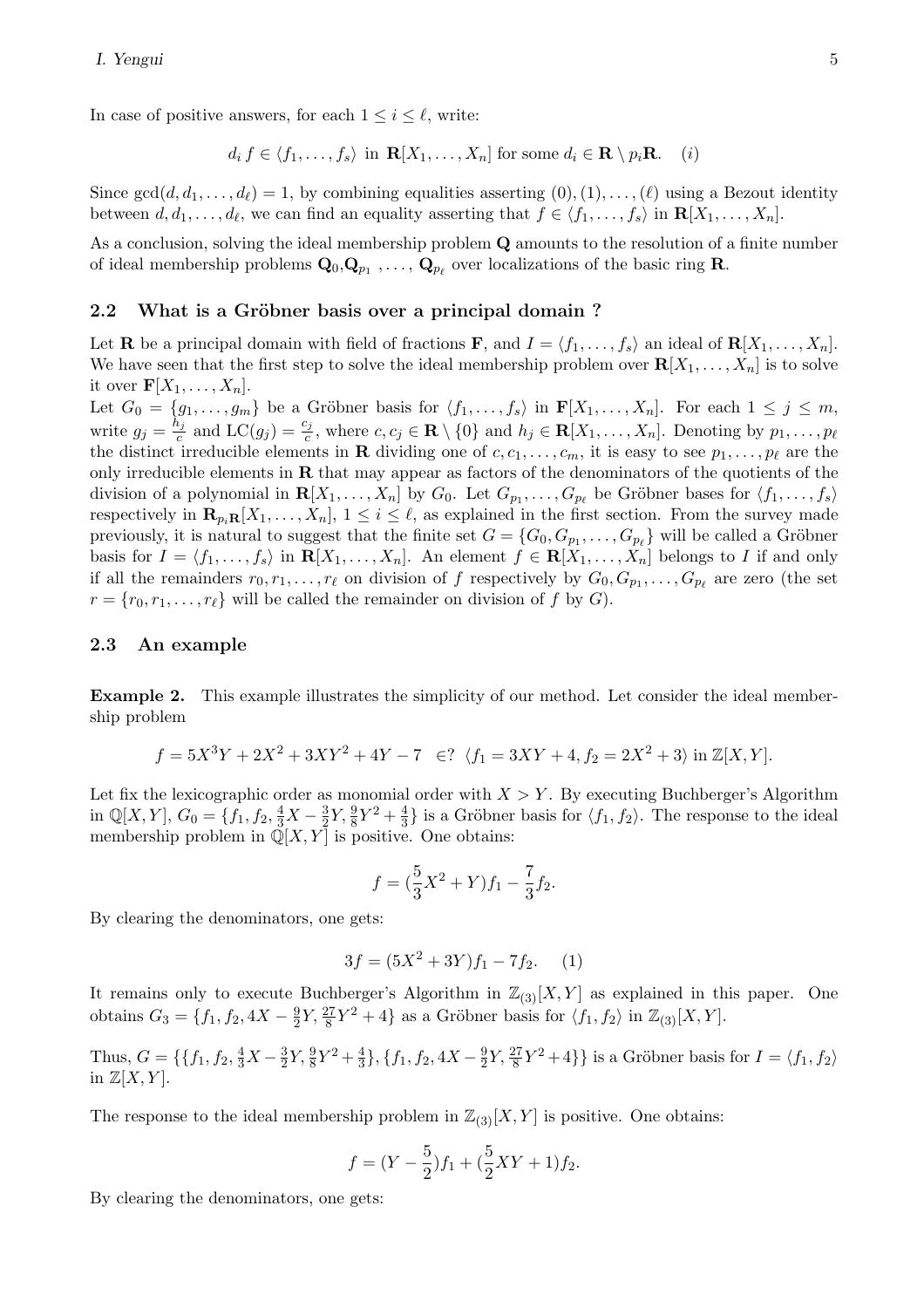$$
2f = (2Y - 5)f_1 + (5XY + 2)f_2.
$$
 (2)

A Bezout identity between 2 and 3 is

$$
3 - 2 = 1
$$
.

Thus,  $(1) - (2) \Rightarrow f = (5X^2 + Y + 5)f_1 + (-5XY - 9)f_2$ , a complete positive answer.

## 3 The ideal membership problem and Gröbner basis over a Dedekind domain

All what is made in this paper for principal domains can easily be generalized to Dedekind domains (see [10] for a constructive study of Dedekind domains).

In order to avoid repetition, we keep the notations of the introduction, just suppose that  $\bf{R}$  is a Dedekind domain. The factorization  $d = p_1^{n_1} \cdots p_\ell^{n_\ell}$ , is replaced by a decomposition of the principal ideal  $\langle d \rangle$  into a finite product of nonzero prime ideals  $\mathfrak{p}_i$  of **R**, say

$$
\langle d \rangle = \prod_{i=1}^\ell \mathfrak{p}_i^{n_i}.
$$

Of course, all the rings  $\mathbf{R}_{\mathfrak{p}_i}$  are discrete valuation domains in which the techniques of Section 1 apply. In case of positive answers in the rings  $\mathbf{R}_{\mathfrak{p}_i}$ , for each  $1 \leq i \leq \ell$ , one can find  $d_i \in \mathbf{R} \setminus \mathfrak{p}_i$  such that

$$
d_i f \in \langle f_1, \ldots, f_s \rangle \text{ in } \mathbf{R}[X_1, \ldots, X_n].
$$

Since no prime of **R** contains the ideal  $\langle d, d_1, \ldots, d_\ell \rangle$ , we infer that  $1 \in \langle d, d_1, \ldots, d_\ell \rangle$ . Moreover, since all the ideals of **R** are detachable (see [10], page 331), we can find explicitly an equality  $\alpha d + \alpha_1 d_1 + \alpha_2 d_2$  $\cdots + \alpha_{\ell} d_{\ell} = 1, \, \alpha_i \in \mathbb{R}$ , asserting that  $1 \in \langle d, d_1, \ldots, d_{\ell} \rangle$ , and so on exactly as in the principal domain case.

For the notion of Gröbner basis for an ideal in polynomial ring over a discrete Dedekind domain, it is the same as in the principal domain case, just for an element  $a \in \mathbf{R} \setminus \{0\}$ , replace the irreducible factors of a by the prime ideals of **R** appearing in the decomposition of the principal ideal  $\langle a \rangle$  into a finite product of nonzero prime ideals of R.

## 4 Dynamical Gröbner basis over a principal domain

**Definition 1** Let **R** be an integral ring,  $f, g \in \mathbb{R}[X_1, \ldots, X_n]$ ,  $f \neq 0$ ,  $f \neq 0$ ,  $I = \langle f_1, \ldots, f_s \rangle$  a nonzero finitely generated ideal of  $\mathbf{R}[X_1, \ldots, X_n]$ , and  $\geq a$  monomial order.

1) If  $\text{mdeg}(f) = \alpha$  and  $\text{mdeg}(g) = \beta$  then let  $\gamma = (\gamma_1, \dots, \gamma_n)$ , where  $\gamma_i = \max(\alpha_i, \beta_i)$  for each i. If  $LC(q)$  divides  $LC(f)$  or  $LC(f)$  divides  $LC(q)$ , the S-polynomial of f and q is the combination:

$$
S(f,g) = \frac{X^{\gamma}}{\text{LM}(f)} f - \frac{\text{LC}(f)}{\text{LC}(g)} \frac{X^{\gamma}}{\text{LM}(g)} g \quad \text{if} \quad \text{LC}(g) \quad \text{divides} \quad \text{LC}(f).
$$
\n
$$
S(f,g) = \frac{\text{LC}(g)}{\text{LC}(f)} \frac{X^{\gamma}}{\text{LM}(f)} f - \frac{X^{\gamma}}{\text{LM}(g)} g \quad \text{if} \quad \text{LC}(f) \quad \text{divides} \quad \text{LC}(g) \quad \text{and} \quad \text{LC}(g) \quad \text{does not divide}
$$
\n
$$
\text{LC}(f).
$$

2) As in the classical division algorithm in  $\mathbf{F}[X_1, \ldots, X_n]$  (**F** field) (see [6], page 61), for each polynomials  $h, h_1, \ldots, h_m \in \mathbf{R}[X_1, \ldots, X_n]$ , there exist  $q_1, \ldots, q_m, r \in \mathbf{R}[X_1, \ldots, X_n]$  such that

$$
h = q_1 h_1 + \dots + q_m h_m + r,
$$

where either  $r = 0$  or r is a sum of terms none of which is divisible by any of  $LT(h_1), \ldots, LT(h_m)$ . The polynomial r is called a remainder of h on division by  $H = \{h_1, \ldots, h_m\}$  and denoted  $r = \overline{h}^H$ .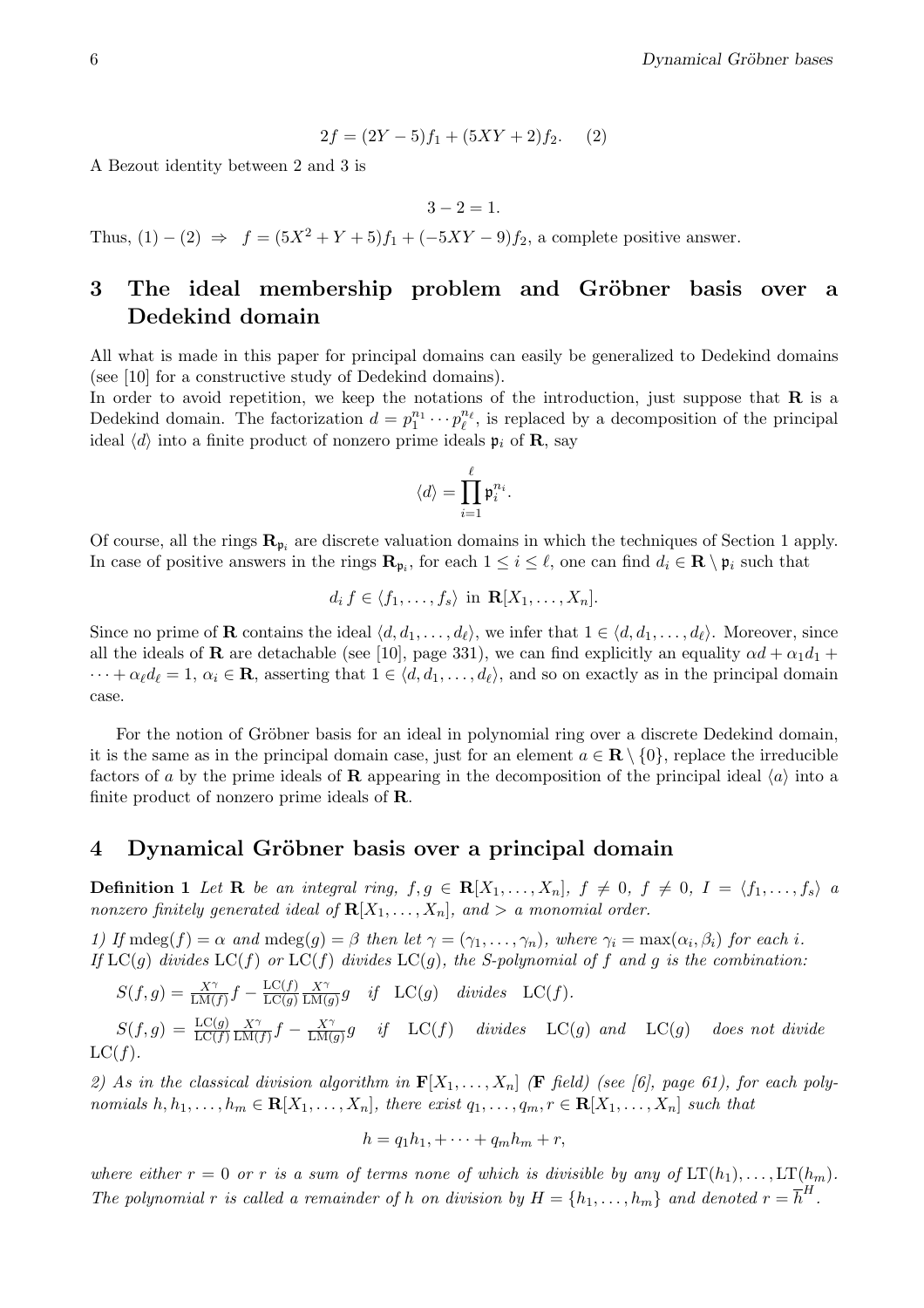3) For  $g_1, \ldots, g_t \in \mathbf{R}[X_1, \ldots, X_n], G = \{g_1, \ldots, g_t\}$  is said to be a Gröbner basis for I if  $I = \langle g_1, \ldots, g_t \rangle$ , the set  $\{LC(g_1), \ldots, LC(g_t)\}$  is totally ordered under division, and for each  $i \neq j$ ,  $\overline{S(g_i, g_j)}^G = 0.$ 

4) S is said to be a multiplicative subset of a ring  $\bf{R}$  if

$$
S \subset \mathbf{R}, 1 \in S \text{ and } \forall x, y \in S, xy \in S.
$$

If S is a multiplicative subset of a ring R, the localization of R at S is the ring  $S^{-1}R = \{\frac{x}{s}\}$  $\frac{x}{s}, x \in \mathbf{R}, s \in$ S in which the elements of S are forced into being invertible.

If  $S_1, \ldots, S_k$  are multiplicative subsets of **R**, we say that  $S_1, \ldots, S_k$  are comaximal if

$$
\forall s_1 \in S_1, \dots, s_n \in S_n, \ \exists a_1, \dots, a_n \in \mathbf{R} \text{ such that } \sum_{i=1}^n a_i s_i = 1.
$$

5) If  $x \in \mathbf{R}$ , the localization of  $\mathbf{R}$  at the multiplicative subset  $S_x = \{x^k, k \in \mathbb{N}\}\$  generated by x is denoted by  $\mathbf{R}_x$ . Moreover, by induction, for each  $x_1, \ldots, x_k \in \mathbf{R}$ , we define  $\mathbf{R}_{x_1.x_2,...x_k} := (\mathbf{R}_{x_1.x_2,...x_{k-1}})_{x_k}$ . For  $x_1, \ldots, x_k \in \mathbf{R}$ , the notation  $G_{x_1, x_2, \ldots, x_k}(I)$ , or simply  $G_{x_1, x_2, \ldots, x_k}$ , will be utilized to denote a Gröbner basis for  $\langle f_1, \ldots, f_s \rangle$  in  $\mathbf{R}_{x_1.x_2,...x_k}$ .

For  $f, g \in \mathbf{R}_{x_1,x_2,...,x_k}[X_1,...,X_n]$ , the notation  $S^{(x_1,x_2,...,x_k)}(f,g)$  instead of  $S(f,g)$  means that  $S(f,g)$ is first computed in  $\mathbf{R}_{x_1,x_2,...,x_k}[X_1,...,X_n]$ . If its remainder r on division by the already constructed part of the Gröbner basis is nonzero, we must add it and it will be denoted by  $r^{(x_1,x_2,...,x_k)}$ .

6)  $G = \{G_1, ..., G_k\}$ , where  $G_i = \{g_{1,i}, ..., g_{n_i,i}\}$  and  $g_{j,i} \in \mathbb{R}[X_1, ..., X_n]$ , is said to be a dynamical Gröbner basis for I if there exist  $S_1, \ldots, S_k$  multiplicative comaximal subsets of **R** such that in each localization  $(S_i^{-1}\mathbf{R})[X_1,\ldots,X_n]$ ,  $G_i$  is a Gröbner basis for  $\langle f_1,\ldots,f_s\rangle$ .

## Proposition 2

Let **R** be a principal domain,  $I = \langle f_1, \ldots, f_s \rangle$  a nonzero finitely-generated ideal of  $\mathbf{R}[X_1, \ldots, X_n]$ ,  $f \in \mathbf{R}[X_1, \ldots, X_n]$ , and fix a monomial order. Suppose that  $G = \{g_1, \ldots, g_t\}$  is a Gröbner basis for I in  $\mathbf{R}[X_1,\ldots,X_n]$ . Then,  $f \in I$  if and only if  $\overline{f}^G = 0$ .

## Theorem 3 (Dynamical gluing)

Let **R** be a principal domain,  $I = \langle f_1, \ldots, f_s \rangle$  a nonzero finitely-generated ideal of  $\mathbf{R}[X_1, \ldots, X_n],$  $f \in \mathbf{R}[X_1,\ldots,X_n]$ , and fix a monomial order. Suppose that  $G = \{G_1,\ldots,G_k\}$  is a dynamical Gröbner basis for I in  $\mathbf{R}[X_1, \ldots, X_n]$ , where each  $G_i$  is a Gröbner basis for  $\langle f_1, \ldots, f_s \rangle$  in a localization  $(S_i^{-1}\mathbf{R})[X_1,\ldots,X_n]$ . Then,  $f \in I$  if and only if  $\overline{f}^{G_i} = 0$  in  $(S_i^{-1}\mathbf{R})[X_1,\ldots,X_n]$  for each  $1 \leq i \leq k$ .

## 4.1 How to construct a dynamical Gröbner basis?

Let **R** be a principal domain,  $I = \langle f_1, \ldots, f_s \rangle$  a nonzero finitely-generated ideal of  $\mathbf{R}[X_1, \ldots, X_n]$ , and fix a monomial order  $\geq$ . The purpose is to construct a dynamical Gröbner basis G for I.

## Dynamical version of Buchberger's Algorithm

This algorithm works like Buchberger's Algorithm for discrete valuation domains. The only difference is that it may be blocked if it has to handle two non comparable (under division) elements a, b in  $\mathbb{R}$ . In this situation, one should compute  $d = a \wedge b$ , factorize  $a = da'$ ,  $b = db'$ , with  $a' \wedge b' = 1$ , and then open two branches : the computations are pursued in  $\mathbf{R}_{a'}$  and  $\mathbf{R}_{b'}$ .

## Comments

1) Of course, any localization of a principal domain is a principal domain.

2) This algorithm must terminate after a finite number of steps since so does Buchberger's Algorithm for discrete valuation domains [11].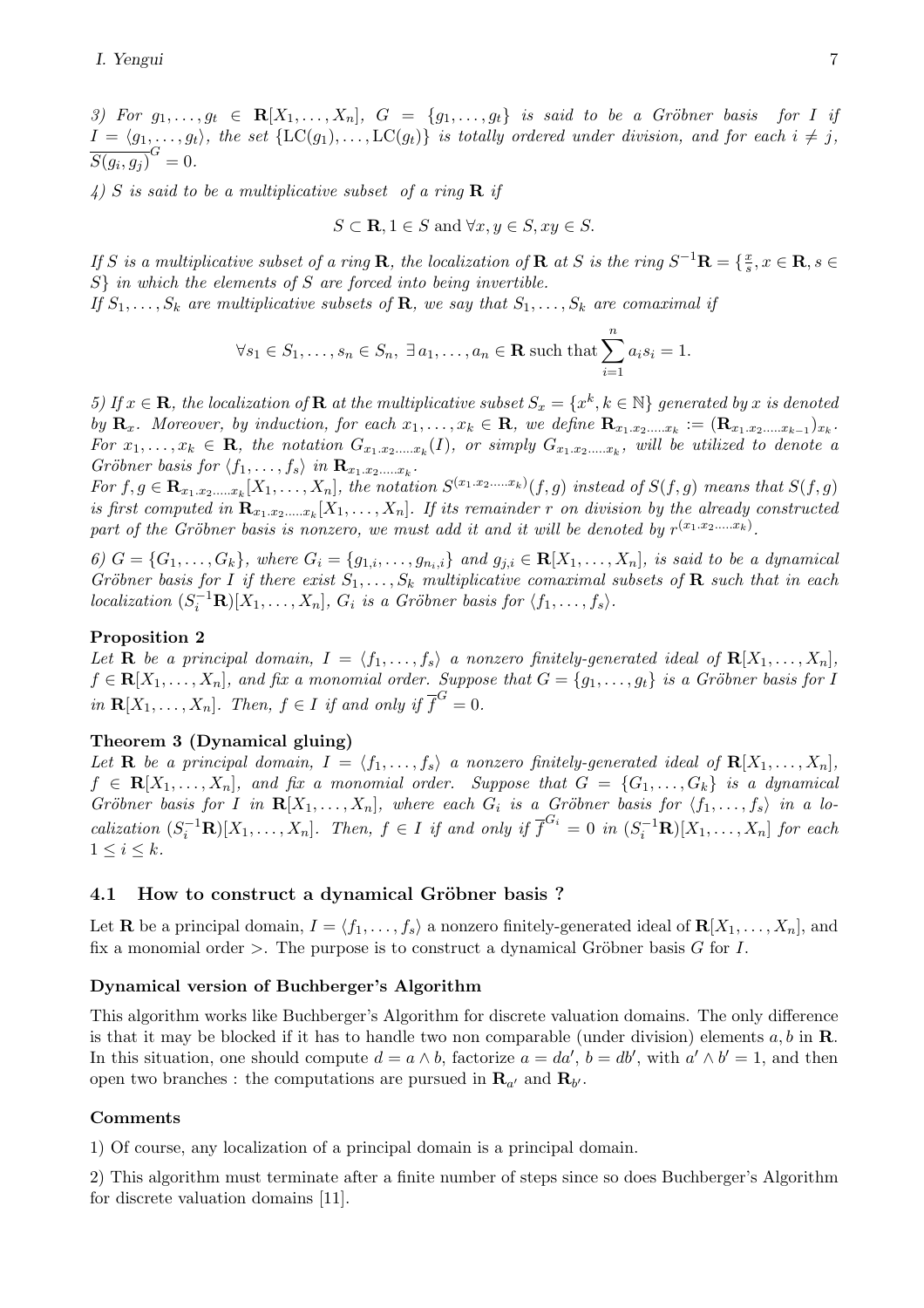3) At the end of this tree, all the obtained bases are in localizations of **R** of type  $\mathbf{R}_{x_1,x_2,...,x_k}$ ,  $x_1, \ldots, x_k \in \mathbf{R}$ . Of course, together, all the considered multiplicative subsets of **R** are comaximal (this is due to the fact that if one needs to break the current ring  $\mathbf{R}_i$ , this is done by considering the rings  $(\mathbf{R}_i)_{a'}$  and  $(\mathbf{R}_i)_{b'}$ , with  $a' \wedge b' = 1$ ). Thus, by Theorem 3, all the obtained Gröbner bases at the leaves of the constructed "evaluation tree" form together a dynamical Gröbner basis for  $\langle f_1, \ldots, f_s \rangle$ in  $\mathbf{R}[X_1,\ldots,X_n].$ 

4) This algorithm may produce many redundancies due to the fact that if  $G_i$  is a Gröbner basis for  $\langle f_1, \ldots, f_s \rangle$  in  $\mathbf{R}_{x_1, x_2, \ldots, x_k}[X_1, \ldots, X_n]$ , then it is also a Gröbner basis for  $\langle f_1, \ldots, f_s \rangle$  in  $\mathbf{R}_{y_1x_{\sigma(1)},y_2x_{\sigma(2)},...,y_kx_{\sigma(k)}}[X_1,...,X_n]$  for each permutation  $\sigma$  of  $\{1,...,k\}$  and  $y_1,...,y_k \in \mathbf{R}$ .

5) The condition in Definition 1.2) that for a Gröbner basis  $G_i = \{g_1, \ldots, g_t\}$  for  $\langle f_1, \ldots, f_s \rangle$  in  $\mathbf{R}_{x_1,x_2,\dots,x_k}[X_1,\ldots,X_n]$ , the set  $\{\mathrm{LC}(g_1),\ldots,\mathrm{LC}(g_t)\}\)$  must be totally ordered under division can be managed at the end of the algorithm by adding artificially new branches to the ring  $\mathbf{R}_{x_1,x_2,...,x_k}$  and keeping the same Gröbner basis  $G_i$  for each new branch. In fact, this is not really necessary, since if one faces the situation treated in the proof of Proposition 2 when considering an ideal membership problem  $f \in \{(\mathcal{f}_1, \ldots, \mathcal{f}_s)\}\)$ , he can then open just the necessary new branches with the same Gröbner basis kept at each new branch.

6) Of course, it may exist a shortcut when constructing a dynamical Gröbner basis. For example if one computes a finite number of Gröbner bases over localizations of the basic ring at multiplicative subsets which are comaximal without dealing with all the leaves of the evaluation tree.

## 4.2 An example

a) Suppose that we want to construct a dynamical Gröbner basis for  $I =$  $\langle f_1 = 10XY + 1, f_2 = 6X^2 + 3 \rangle$  in  $\mathbb{Z}[X, Y]$ .

Let fix the lexicographic order as monomial order with  $X > Y$ . By executing by hand the dynamical version of Buchberger's Algorithm in  $\mathbb{Z}[X, Y]$ , we find as a dynamical Gröbner basis for I:

$$
G = \{G^{5.2}, G^{5.3}, G^{3.2}\},\
$$

where

$$
G^{5.2} = \{f_1, f_2, f_3^{(5)} = \frac{3}{5}X - 3Y, f_4^{(5.2)} = 3Y^2 + \frac{3}{50}\},
$$
  
\n
$$
G^{5.3} = \{f_1, f_2, f_3^{(5)} = \frac{3}{5}X - 3Y, f_4^{(5.3)} = 2Y^2 + \frac{1}{25}, f_5^{(5.3)} = -\frac{3}{25}X^2 + 3Y^2\},
$$
  
\n
$$
G^{3.2} = \{f_1, f_2, f_3^{(3)} = X - 5Y, f_4^{(3)} = 50Y^2 + 1, f_5^{(3.2)} = 25Y^2 + \frac{1}{2}\}.
$$

The dynamical evaluation of the problem of constructing a Gröbner basis for  $I$  produces the following evaluation tree:



b) Suppose that we have to deal with the ideal membership problem:

$$
f = 62X^3Y + 11X^2 + 10XY^2 + 56XY + Y + 8 \in ? \langle 10XY + 1, 6X^2 + 3 \rangle \text{ in } \mathbb{Z}[X, Y].
$$

The responses to this ideal membership problem in the rings  $\mathbb{Z}_{5.2}[X, Y], \mathbb{Z}_{5.3}[X, Y], \mathbb{Z}_{3.2}[X, Y]$  are all positive. One obtains:

$$
5f = (31X^2 + 5Y + 28)f_1 + 4f_2
$$
, and  

$$
6f = (6Y + 15)f_1 + (62XY + 11)f_2.
$$